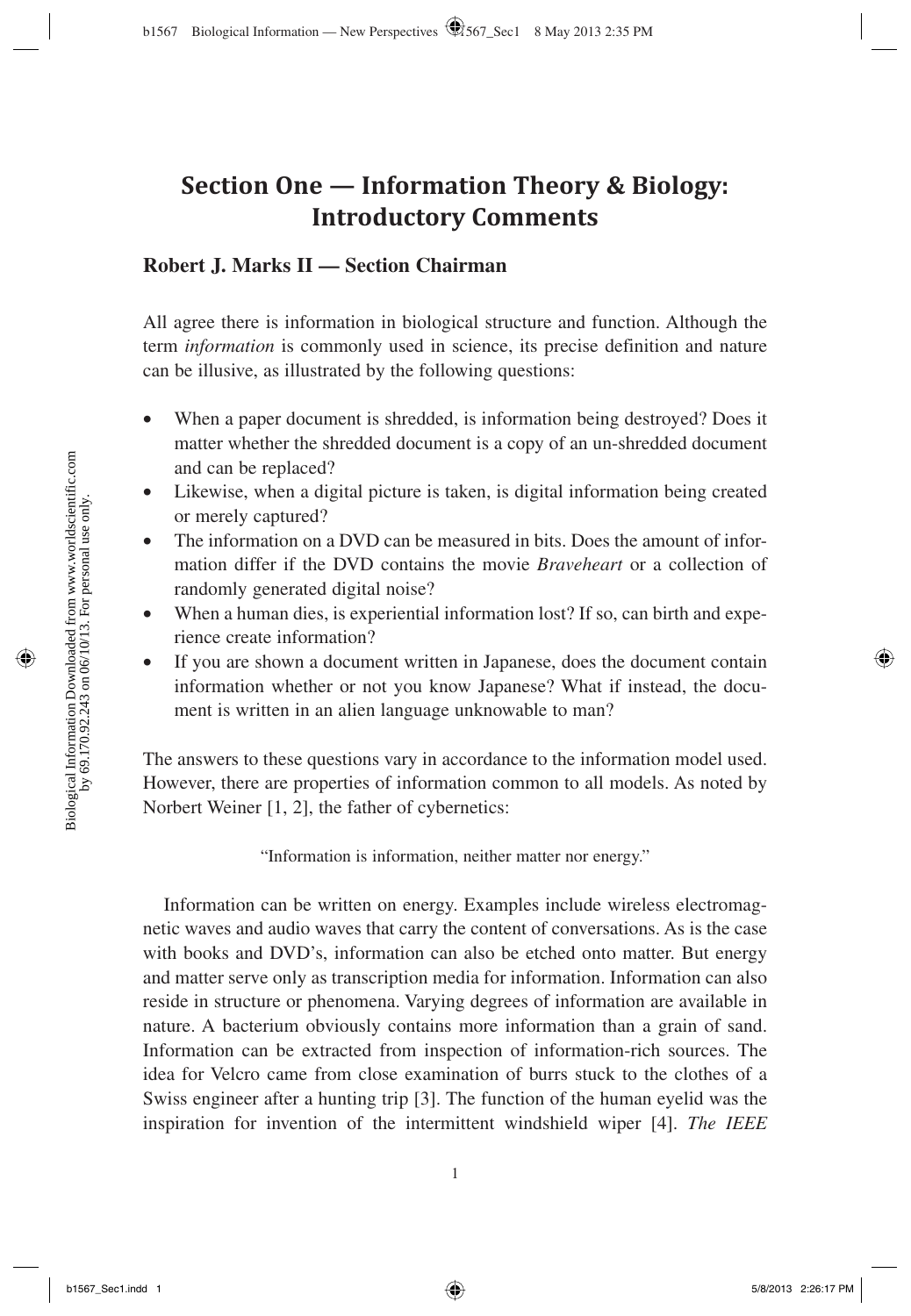#### 2 *R. J. Marks II*

*Computational Intelligence Society* [5], a professional electrical and computer engineering organization, $<sup>1</sup>$  has as its motto, "Nature inspired problem solving."</sup> The implication is that structure in nature, when examined, can be a rich source of information applied to engineering. Unlike mass and energy in physics, a single model or definition of information does not exist. Claude Shannon recognized his theory was not the last word in the mathematical modeling of information [6]:

"It seems to me that we all define 'information' as we choose; and, depending upon what field we are working in, we will choose different definitions. My own model of information theory... was framed precisely to work with the problem of communication."

## **Shannon Information**

Because of its widespread application and depth of mathematical rigor, the most celebrated information model is Shannon information theory. In an astonishing 1948 paper [7], Claude Shannon single-handedly founded a discipline still celebrated today by professional organizations such as the *IEEE Information Theory Society* who has published The IEEE TRANSACTIONS ON INFORMATION THEORY since the mid-1950's. Shannon's original paper is remarkable. The word *bit*, a contraction of *binary digit*, was first used in this paper.<sup>2</sup> To show that continuous time signals could be represented by discrete time samples, Shannon discussed the sampling theorem<sup>3</sup> that is today a universal staple of undergraduate electrical engineering curricula [9], and dictates how many discrete samples must be captured on DVD's and digital images to faithfully reconstruct continuous time audio signals and images [8, 9]. A relationship between average information and thermodynamic entropy was established by Shannon. In one of the most important applied mathematical results of the twentieth century, Shannon also showed that errorless communication was possible over a noisy channel. Forty five years later, *turbo codes* for the first time came very close to achieving the errorless communication bounds predicted by Shannon [10].

A fundamental contribution of Shannon's paper is a mathematical definition of information. Two axioms are foundational to Shannon information.

<sup>1</sup> IEEE, the *Institute of Electrical and Electronic Engineers*, is the world's largest professional society. In 2010, there were 382,400 members.

<sup>&</sup>lt;sup>2</sup> Shannon credited John W. Tukey, a fellow Bell Labs researcher, with coining the word.

<sup>&</sup>lt;sup>3</sup>I wrote an entire book dedicated to this topic [8], only one of the amazing contributions of Shannon's paper.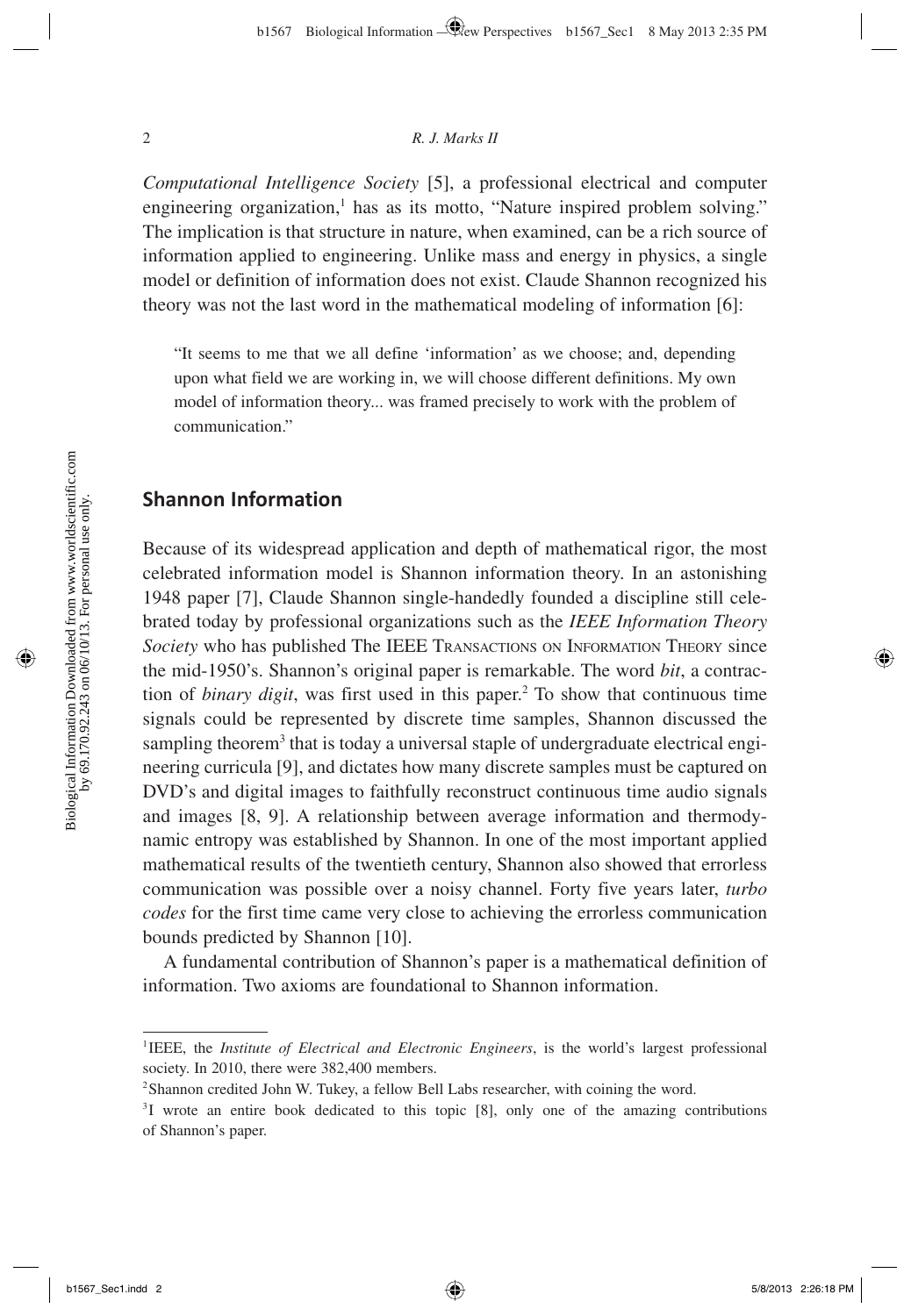- 1. As the probability of an event increases, the amount of information decreases. There is little or no information in the statement that the sun will rise tomorrow morning. The probability of the event is nearly one. On the other hand, the event of the sun going supernova tomorrow has a miniscule almost zero probability. Being told the sun is going supernova tomorrow conveys much information.
- 2. Information of two disjoint events should be additive. That is, if the word "stuttering" conveys information  $I_1$  and "professor" conveys information  $I_2$ , then "stuttering professor" should convey information  $I_1 + I_2$ .

If  $p$  denotes the probability of an event, the definition that satisfies both of these axioms is4

$$
I=-\log_2 p.
$$

As required by the first axiom, information increases as probability decreases. If two disjoint (statistically independent) events have probabilities  $p_1$  and  $p_2$ , then the probability of both events is  $p_1p_2$  with information  $I = -\log_2 p_1p_2 = I_1 + I_2$ where  $I_1 = -\log_2 p_1$  and  $I_2 = -\log_2 p_2$ . The additivity axiom is thus satisfied.

The base of the log in the definition of Shannon information is arbitrary and determines the units of information. If base 2 is used, then the unit of information is a *bit*. If a fair coin is flipped 6 times, we can say there are six bits of information generated since the probability of generating a specific sequence, say HTTHH, is

$$
p = \left(\frac{1}{2}\right)^6 = 2^{-I}.
$$

The bit can be viewed as probability measured in coin flips. Ten bits, for example, corresponds to successfully forecasting the results of ten coin flips. Pioneering application of Shannon information theory to biology includes the work of Thaxton, Bradley & Olsen  $[12]$  and Yockey  $[13, 14]$ . There are limitations to Shannon information. Isolated from context, Shannon information measure is divorced from meaning. A *Braveheart* DVD can contain as many bits as a DVD filled with random noise. When applying Shannon information, care must be taken to recognize this property and, if meaning is applicable, to make clear the connection.

<sup>4</sup> Use of the log to measure information dates to 1928 when Ralph Hartley noted that "...our practical measure of information [is] the logarithm of the number of possible symbol sequences." [11] This is equivalent to Shannon information when all symbol sequences are equally probable.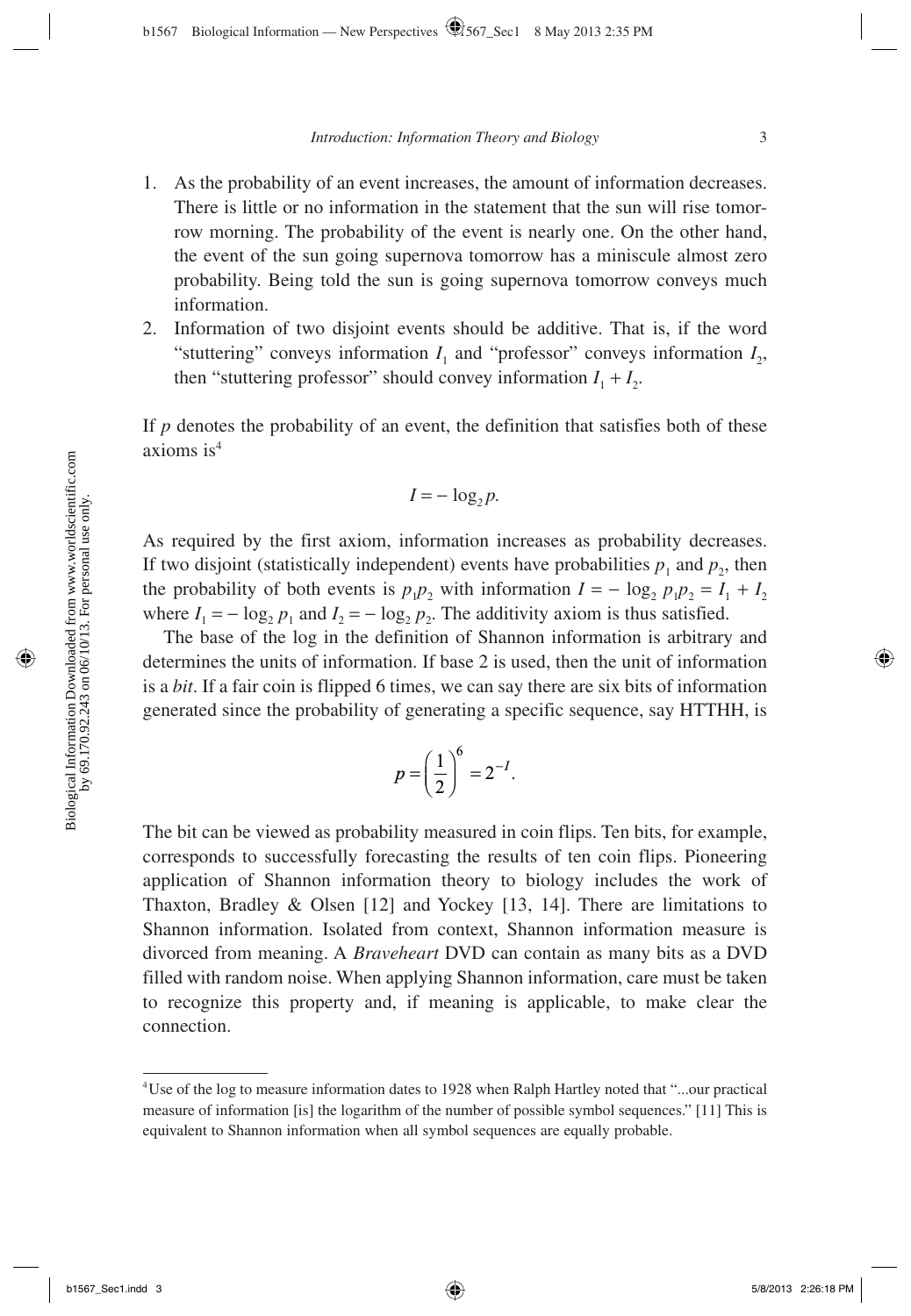### **Solomonov-Kolmogorov-Chaitin Information**

Shannon information is motivated by communication. *Algorithmic information theory*, also called Solomonov-Kolmogorov-Chaitin information after the three men who independently founded the field<sup>5</sup> [15–22], is a topic in the field of computer science. Whereas Shannon information deals with probability of future or unknown events, algorithmic information deals largely with the complexity of existing structure. To what degree can a thick book, say the KJV Bible, be compressed? The length of the shortest computer program to generate KJV Bible is dubbed the Chaitin-Kolmogorov complexity of the book.<sup>6</sup> A repeated sequence 010101010... for a billion bits has low complexity. The computer program is "Repeat 01 a half billion times." A billion bits generated by repeated flips of a fair coin, on the other hand, is almost certainly incompressible. The shortest program to print the sequence must then contain the sequence, "Print '0110100010....'."

An implication of the word *information*, when used conversationally, is the communication of meaning. Algorithmic information theory's measure of complexity suffers from the same problem as Shannon's model—it does not inherently capture the meaning in the information measured [23]. A digital image of a Caribbean sunset can have the same Chaitin-Kolmogorov complexity as an unfocused image of correlated noise.

#### **The Meaning of Informati on**

Meaning in information is captured by the concept of *specified complexity* popularized by Dembski [24, 25]. The idea can be illustrated using the English alphabet [12]. The phrase

> OVER AND OVER AND OVER AND OVER AND OVER AND OVER AND OVER AND OVER AND OVER AND OVER AND

has specific meaning but has a low Chaitin-Kolmogorov complexity. A program can read "Repeat 'OVER AND' ten times." The phrase

## HSUEX SHDF OSJ HDFN SJABXMJ SHBU SZJLK QPRQZ HASKS FPSCSJSJAA PJKAO DFAJ AJDFHFQWSALA DAFL V AZQEF

<sup>&</sup>lt;sup>5</sup> Chaitin, born in 1947, was still a teenager when his first groundbreaking work was published in 1966.

<sup>6</sup> The minimum program depends on the computer program used, but the measure from computer to computer varies only by an additive constant.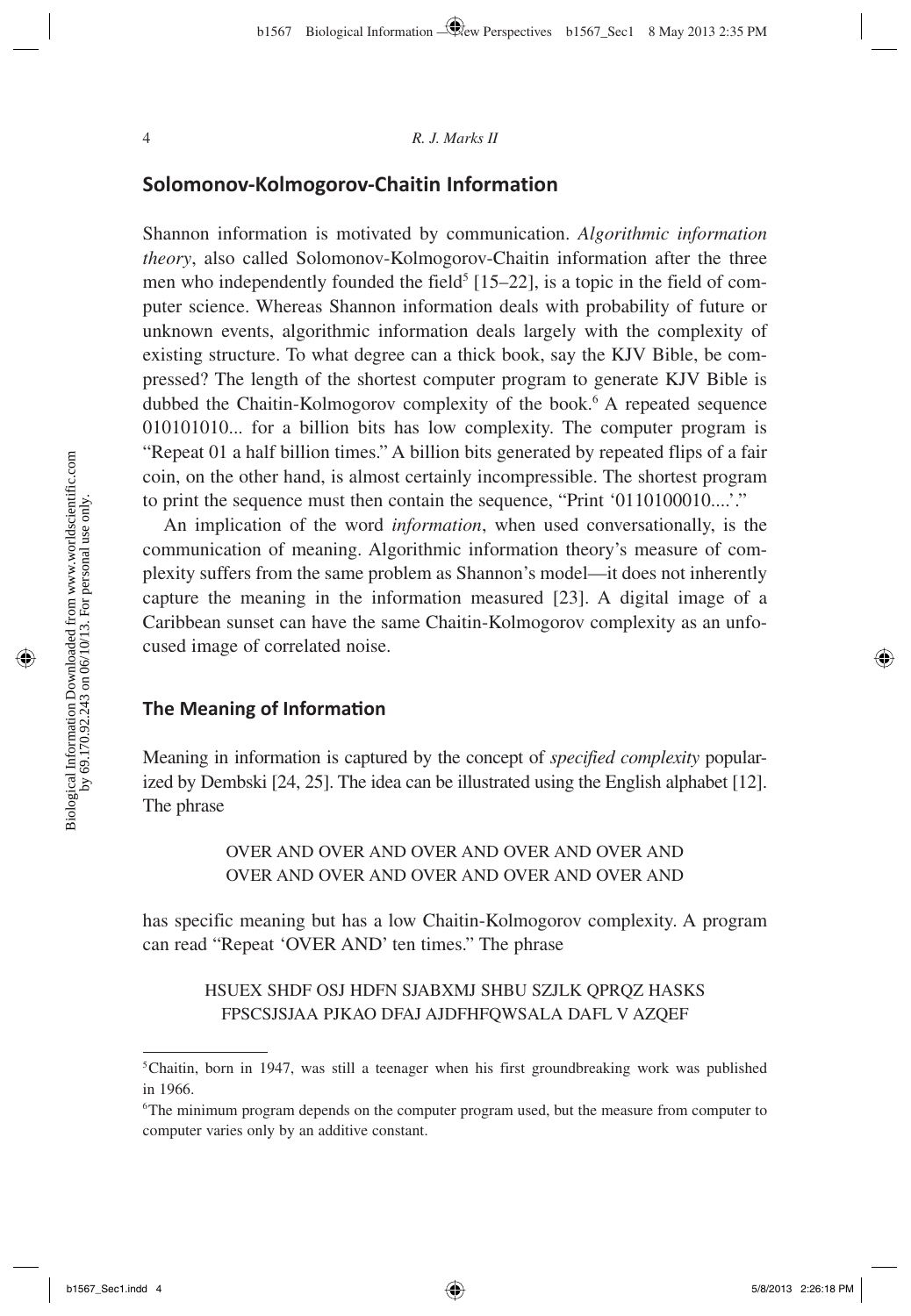is complex. The program for this phrase would be "Print HSUEX SHD... ZQEF". This is about the same size of the phrase itself. The phrase however, has no specified meaning. Next, consider the Bob Dylan lyrics<sup>7</sup>

> I ASKED FOR SOMETHING TO EAT IM HUNGRY AS HOG SO I GET BROWN RICE SEAWEED AND A DIRTY HOT DOG.

This sequence of letters, display both a specified meaning and high complexity. Leslie Orgle notes, regarding the requirement of specified complexity in life:

"Living organisms are distinguished by their specified complexity. Crystals such as granite fail to qualify as living because they lack complexity; mixtures of random polymers fail to qualify because they lack specificity." [26]

Orgle's statement was independently observed by Yockey and Wickens [12]. Other models of information include universal information [1], functional information [23, 27, 28], pragmatic information [29] and evolutionary informatics [30–32]. Except for functional information, all of these models are addressed in this section.

#### **Papers**

The papers in this section on *Information and Biology* fall into three distinct categories.

#### **1.** *Informati on Theory Models*

How can information be modeled to reflect the information residing in biological systems? **Gitt, Compton and Fernandez** [1] define *universal information* as; "A symbolically encoded, abstractly represented message conveying the expected action and the intended purpose." They then show how universal information is resident in biological systems. **Dembski** *et al.* [43] build on the theory of evolutionary informatics [30–32] by developing a generalized search methodology. Using conservation of information ideas popularized by the No Free Lunch theorem [25], evolutionary search is shown to produce no *active information*. The difficulty of the search at hand, measured by *endogenous information*, can be simplified only by access to some source of information. **Oller'**s *pragmatic* 

<sup>&</sup>lt;sup>7</sup>"On the Road Again" by Bob Dylan.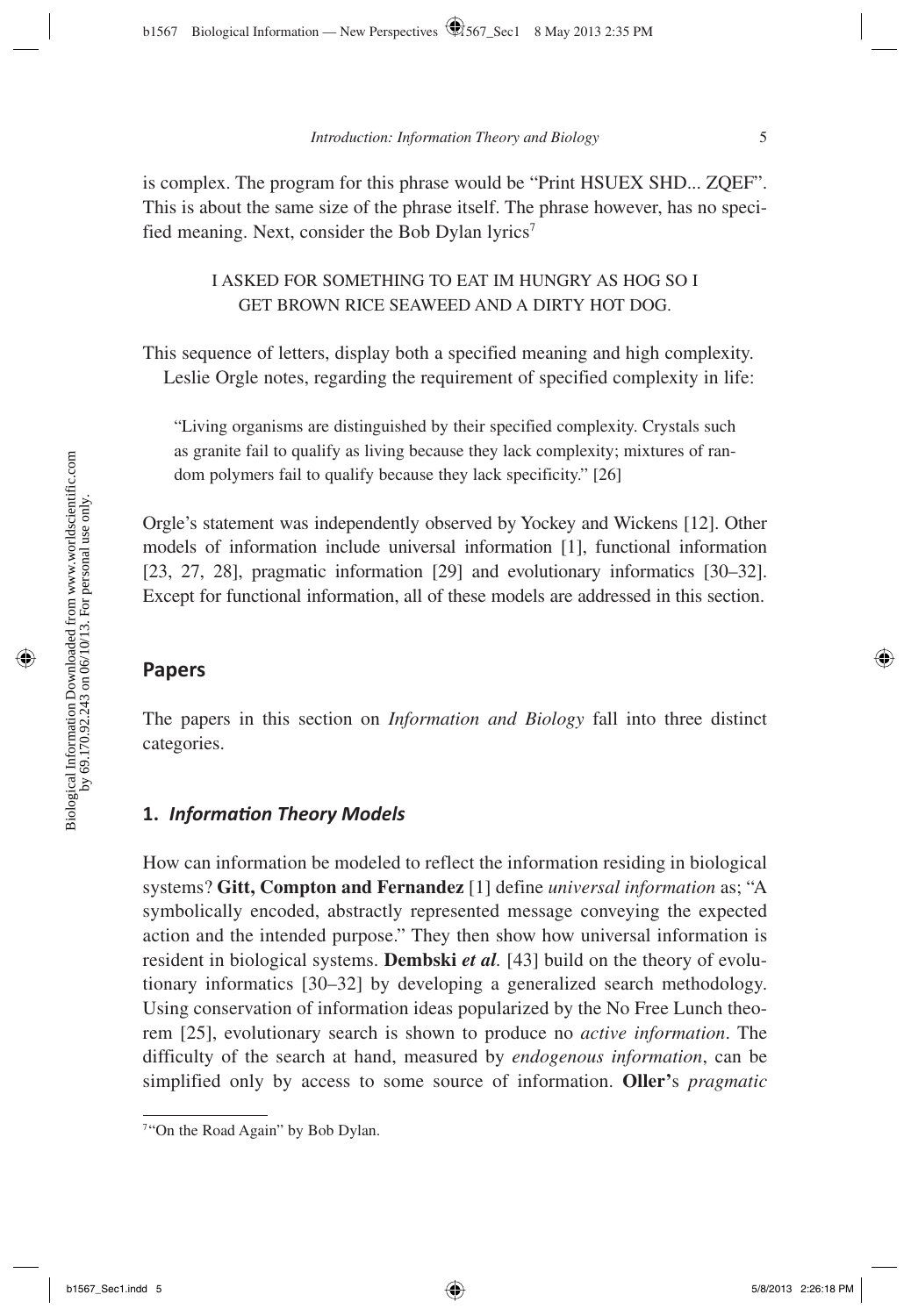*information* [29] refers to the content of valid signs — the key that unlocks language acquisition by babies and ultimately leads to human communication through language. Oller shows this same measure is required for "codes" in genetics, embryology, and immunology to work.

#### **2.** *Limitati ons of Evoluti onary Models*

A colleague of mine visiting my office noticed my computer buzzing away. When he asked what I was doing, I replied "running a self-organizing evolutionary program." In mocked astonishment, he queried "That's exciting! When will it be able to talk?" The truth in this quip is that evolutionary systems often hit a point after which no further improvement is observed. Behe [37], who coined the phrase *edge of evolution*, documents that biological evolution can also develop to a point where no other improvement is observed. In such case, specified complex information is bounded. **Basener** [38] proves such a ceiling of performance exists in many evolutionary processes. Specifically he finds; "In an evolutionary system driven by increasing fitness, the system will reach a point after which there is no observable increase in fitness." Schneider's *ev* [39] and Avida [40] computer programs that purport to demonstrate biological evolution obey the criteria necessary for Basener's result to apply. No matter how long they run, neither program will ever learn to talk. **Ewert** *et al.* [41] demonstrate that TIERRA, Thomas Ray's attempt to simulate a Cambrian explosion on the computer, also hits Basener's ceiling. Although TIERRA demonstrates fascinating and unexpected behavior, interesting innovations consistently arise only from loss of function. This same phenomenon in biology is reported by Behe [37]. **Montañez** *et al.* [42] assess the probability of information being increased via random mutations within a genome. They show that the probability of improvement drastically diminishes as the number of overlapping codes increases and to the extent that the DNA sequence is already near its optimum.

#### **3.** *Thermodynamics, Entropy and Informati on*

Both information theory and thermodynamics share the concept of entropy referring to maximum disorder and uncertainty. Recognizing that life does not conform to thermodynamics' demand for ever increasing disorder, Erwin Schrödinger coined the term *negentropy* (negative entropy) to apply to life. What is the source of negentropy?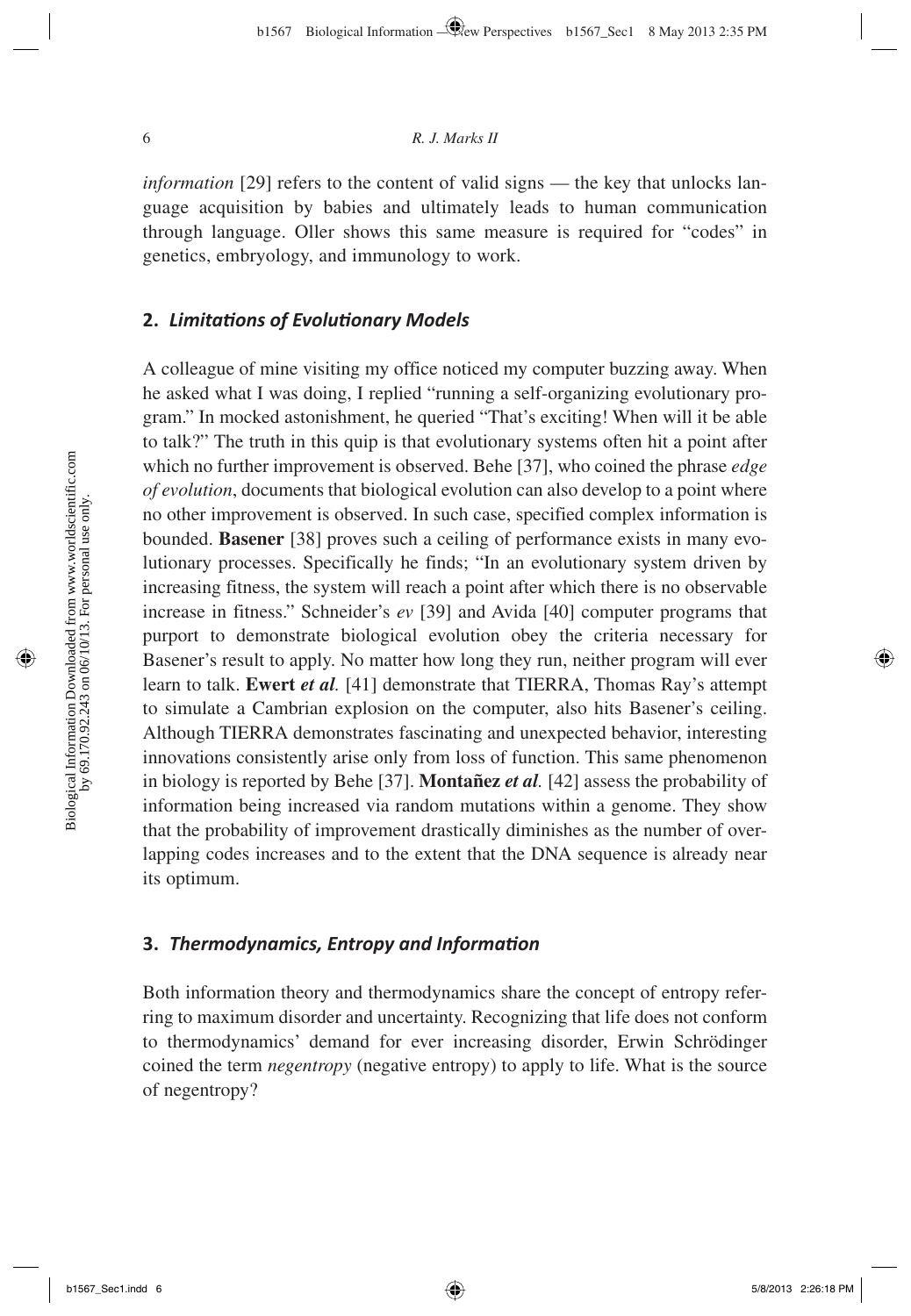**Sewell** [35] shows that the decrease of entropy within a non-isolated system is limited not by "compensating" entropy increasing outside the system, but by the type and amount of entropy exported through the boundary. Thus, in open systems, information increases are limited by the information entering through the boundary. In other words, it is not true that *anything* can happen in an open system [36]. **McIntosh** [33] carefully argues that the laws of thermodynamics do not permit the rise of functional devices ('machines') just by the flow of energy into a non-isolated system. Free energy devices available to do useful work are a product of intelligence. If one then considers information itself, one then finds that rather than matter and energy defining the information sitting on the polymers of life (a view held by many today), McIntosh posits that the *reverse* is in fact the case. Information has its definition outside the matter and energy on which it sits, and furthermore constrains matter/energy to operate in a highly non-equilibrium thermodynamic environment. He then outlines principles of information interaction with energy and matter in biological systems [34].

## **A Final Thought**

Much work remains on development of a concise mathematical model of information applicable to biological systems. Some physicists have argued that all of the information required for the observable universe, including physical laws and the prescription for life, was created through the Big Bang. The authors of this section appear to unanimously disagree with such an assertion.

## **References**

- 1. Gitt W, Compton R, Fernandez J (2013) Biological Information What is It? In: Marks II RJ, Behe MJ, Dembski WA, Gordon BL, Sanford JC (eds) Biological Information — New Perspectives. World Scientific, Singapore, pp. 11–25.
- 2. Wiener N (1968) Cybernetics: or the control and communication in the animal and the machine. Technology Press, MIT.
- 3. Freeman A, Golden B (1997) Why Didn't I Think of That: Bizarre Origins of Ingenious Inventions We Couldn't Live Without. John Wiley & Sons, New York. ISBN 0471165115
- 4. Seabrook J (1993) The Flash of Genius. The New Yorker, 11 January 1993.
- 5. IEEE Computational Intelligence Society, http://www.ieee-cis.org/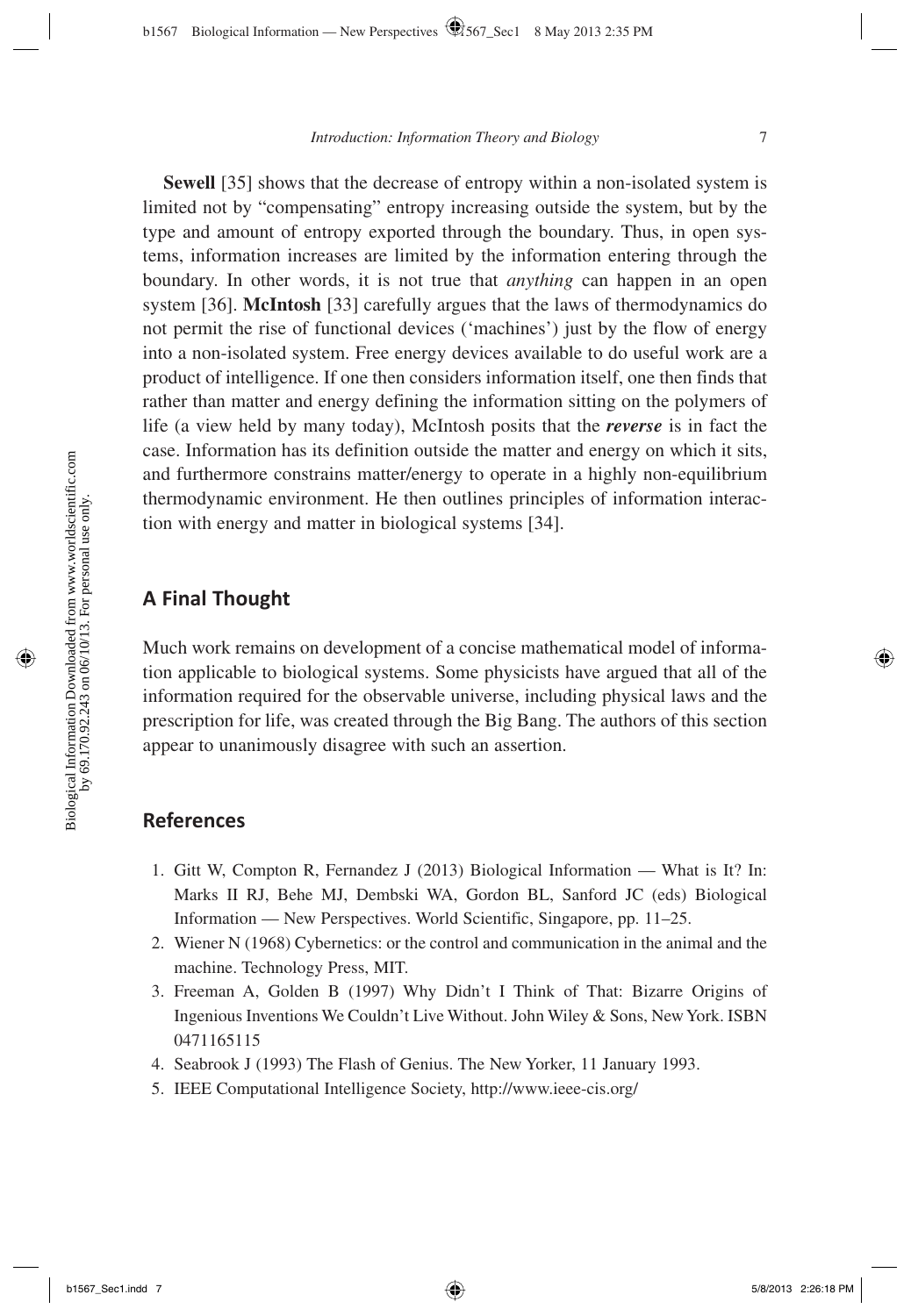- 6. Mirowski P (2002) Machine dreams: economics becomes a cyborg science. Cambridge University Press, Cambridge.
- 7. Shannon CE (1948) A Mathematical Theory of Communication. Bell System Technical Journal 27: 379–423, 623–656.
- 8. Marks II RJ (1991) Introduction to Shannon Sampling and Interpolation Theory. Springer-Verlag, New York.
- 9. Marks II RJ (2008) Handbook of Fourier Analysis and Its Applications. Oxford University Press, Oxford.
- 10. Guizzo E (2004) Closing in on the perfect code. IEEE Spectrum, March 2004.
- 11. Hartley RVL (1928) Transmission of information. Bell System Technical Journal 7 (3):535–563.
- 12. Thaxton CB, Bradley WL, Olsen RL (1992) The Mystery of Life's Origin: Reassessing Current Theories, 2nd print edn. Lewis and Stanley. [http://TheMysteryOfLifesOrigin.org/]
- 13. Yockey HP (1992) Information Theory and Molecular Biology. Cambridge University Press, Cambridge.
- 14. Yockey HP (2005) Information Theory, Evolution, and The Origin of Life. Cambridge University Press, Cambridge.
- 15. Chaitin GJ (1966) On the length of programs for computing finite Binary sequences. J. Assoc for Computing Machinery 13 (4):547–569.
- 16. Chaitin GJ (1966) On the length of programs for computing finite binary sequences by bounded-transfer Turing machines. AMS Notices 13: 133.
- 17. Chaitin GJ (1966) On the length of programs for computing finite binary sequences by bounded-transfer Turing machines II. AMS Notices 13: 228–229.
- 18. Chaitin GJ (1966) On the length of programs for computing finite binary sequences. Journal of the ACM 13: 547–569.
- 19. Kolmogorov AN (1965). Three approaches to the definition of the quantity of information. Problems of Information Transmission 1: 3–11.
- 20. Kolmogorov AN (1968) Logical basis for information theory and probability theory. IEEE Trans. Inform. Theory, vol. IT-14: 662–664.
- 21. Solomonoff RJ (1960) A preliminary report on a general theory of inductive inference, Tech. Rept. ZTB-138, Zator Company, Cambridge, MA.
- 22. Solomonoff RJ (1964) A Formal Theory of Inductive Inference. Information and Control 7 (1):1-22 & 7(2): 224-254.
- 23. Szostak JW (2003) Functional information: Molecular messages. Nature 423(6941): 689.
- 24. Dembski WA (2002) Can evolutionary algorithms generate specified complexity? In: Gregersen NH (ed) From Complexity to Life: On The Emergence of Life and Meaning. Oxford University Press, USA.
- 25. Dembski WA (2007) No Free Lunch: Why Specified Complexity Cannot Be Purchased without Intelligence. Rowman & Littlefield, Lanham, MD.
- 26. Orgel LE (1973) The Origins of Life. John Wiley and Sons, Inc., New York.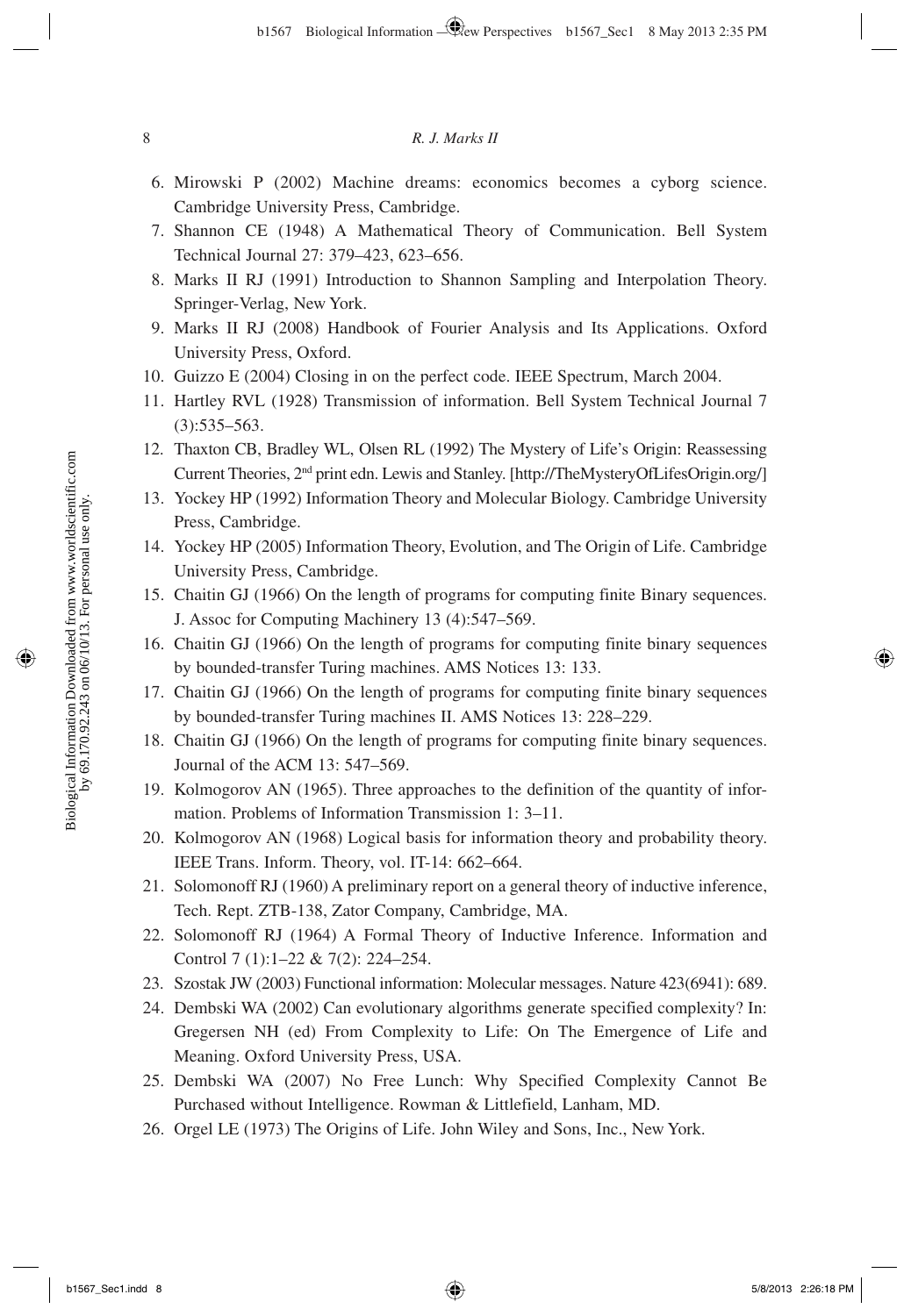- 27. Durston KK, Chiu DKY, Abel DL, Trevors JT (2007) Measuring the functional sequence complexity of proteins. Theoretical Biology and Medical Modelling 4:47 doi:10.1186/1742–4682–4-47 [http://www.tbiomed.com/content/4/1/47]
- 28. McIntosh AC (2006) Functional Information and Entropy in living systems. In: Brebbia CA, Suchrov LJ, Pascolo P (eds) Design and Nature III: Comparing Design in Nature with Science and Engineering. WIT Press, UK.
- 29. Oller JW (2013) Pragmatic Information. In: Marks II RJ, Behe MJ, Dembski WA, Gordon BL, Sanford JC (eds) Biological Information — New Perspectives. World Scientific, Singapore, pp. 64–86.
- 30. Dembski WA, Marks II RJ (2009) Conservation of Information in Search: Measuring the Cost of Success. IEEE Transactions on Systems, Man and Cybernetics A, Systems and Humans 39 (5):1051–1061.
- 31. Dembski WA, Marks II RJ (2010) The Search for a Search: Measuring the Information Cost of Higher Level Search. Journal of Advanced Computational Intelligence and Intelligent Informatics 14(5):475–486.
- 32. Dembski WA, Marks II RJ (2011) Life's Conservation Law: Why Darwinian Evolution Cannot Create Biological Information. In: Gordon B, Dembski W (eds) The Nature of Nature (Wilmington, Del.: ISI Books, 2011) pp.360–399.
- 33. McIntosh AC (2013) Information and Thermodynamics in living systems. In: Marks II RJ, Behe MJ, Dembski WA, Gordon BL, Sanford JC (eds) Biological Information — New Perspectives. World Scientific, Singapore, pp. 179–202.
- 34 McIntosh AC (2009) Information and Entropy Top-down or bottom-up development in living systems? Int. J. of Design & Nature and Ecodynamics 4(4):351–385.
- 35. Sewell G (2013) Entropy, Evolution and Open Systems. In: Marks II RJ, Behe MJ, Dembski WA, Gordon BL, Sanford JC (eds) Biological Information — New Perspectives. World Scientific, Singapore, pp. 168–178.
- 36. Sewell G (2001) Can ANYTHING Happen in an Open System? The Mathematical Intelligencer 23(4): 8–10.
- 37. Behe MJ (2007) The Edge of Evolution: The Search for the Limits of Darwinism. Free Press, New York.
- 38. Basener WF (2013) Limits of Chaos and Progress in Evolutionary Dynamics. In: Marks II RJ, Behe MJ, Dembski WA, Gordon BL, Sanford JC (eds) Biological Information — New Perspectives. World Scientific, Singapore, pp. 87–104.
- 39. Montañez G, Ewert W, Dembski WA, Marks II RJ (2010) Vivisection of the ev Computer Organism: Identifying Sources of Active Information. BIO-Complexity 2010(3):1–6.
- 40. Ewert W, Dembski WA, Marks II RJ (2009) Evolutionary Synthesis of Nand Logic: Dissecting a Digital Organism. Proceedings of the 2009 IEEE International Conference on Systems, Man, and Cybernetics. San Antonio, TX, USA — October 2009, pp. 3047–3053.